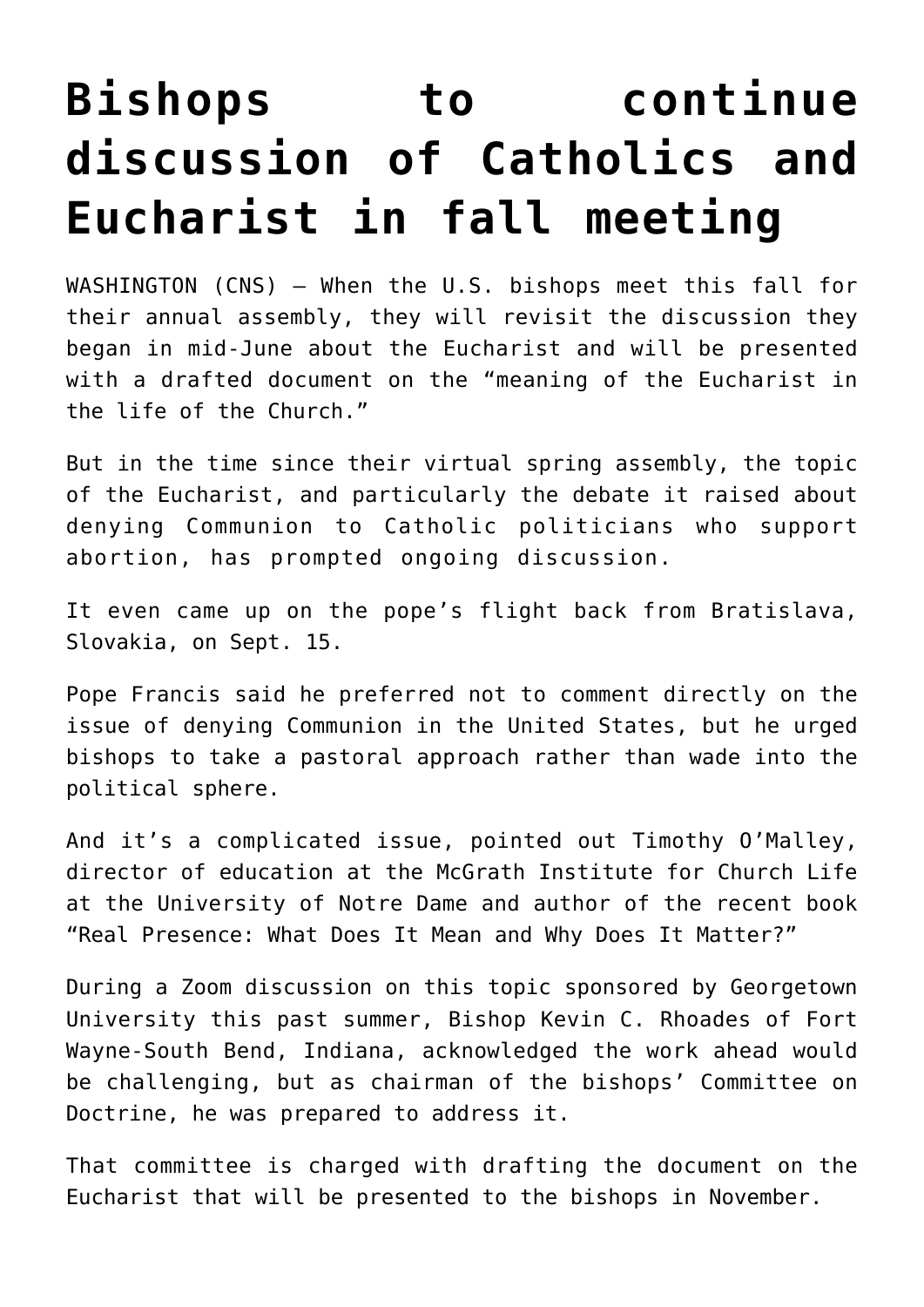"The goal of the document is to contribute to the Eucharistic revival," he said.

Even before the bishops' discussed and voted on proceeding with the document, Cardinal Luis Ladaria, prefect of the Vatican's Congregation for the Doctrine of the Faith, urged the bishops in a letter to proceed with caution in developing a national policy "to address the situation of Catholics in public office who support legislation allowing abortion, euthanasia or other moral evils."

During their spring meeting, 75% of U.S. bishops approved the drafting of a document, addressed to all Catholic faithful, on Eucharistic coherence.

And during long discussions on the document before the vote, several bishops specifically pointed to President Joe Biden and House Speaker Nancy Pelosi, D-Calif., who are Catholic, for not actively seeking to end legal abortion, and they said such politicians should be denied Communion.

The basis for that stems from what the bishops described as Eucharistic coherence, meaning that those who receive Communion, and particularly those in public office, need to be in communion with what the Church teaches and not facilitating or promoting what the Church views as grave moral issues.

With a lot of emphasis being put on what looks to be a litmus test about Catholics' worthiness to receive Communion, Susan Timoney, an associate professor of pastoral studies and a dean at The Catholic University of America, said Catholics should talk to their pastors about this.

She said they will likely come away with a sense that the bishops' efforts to encourage a deepening appreciation for the Eucharist is an attempt to say, "Look, it means something to be a disciple."

"You have a responsibility if you're going to call yourself a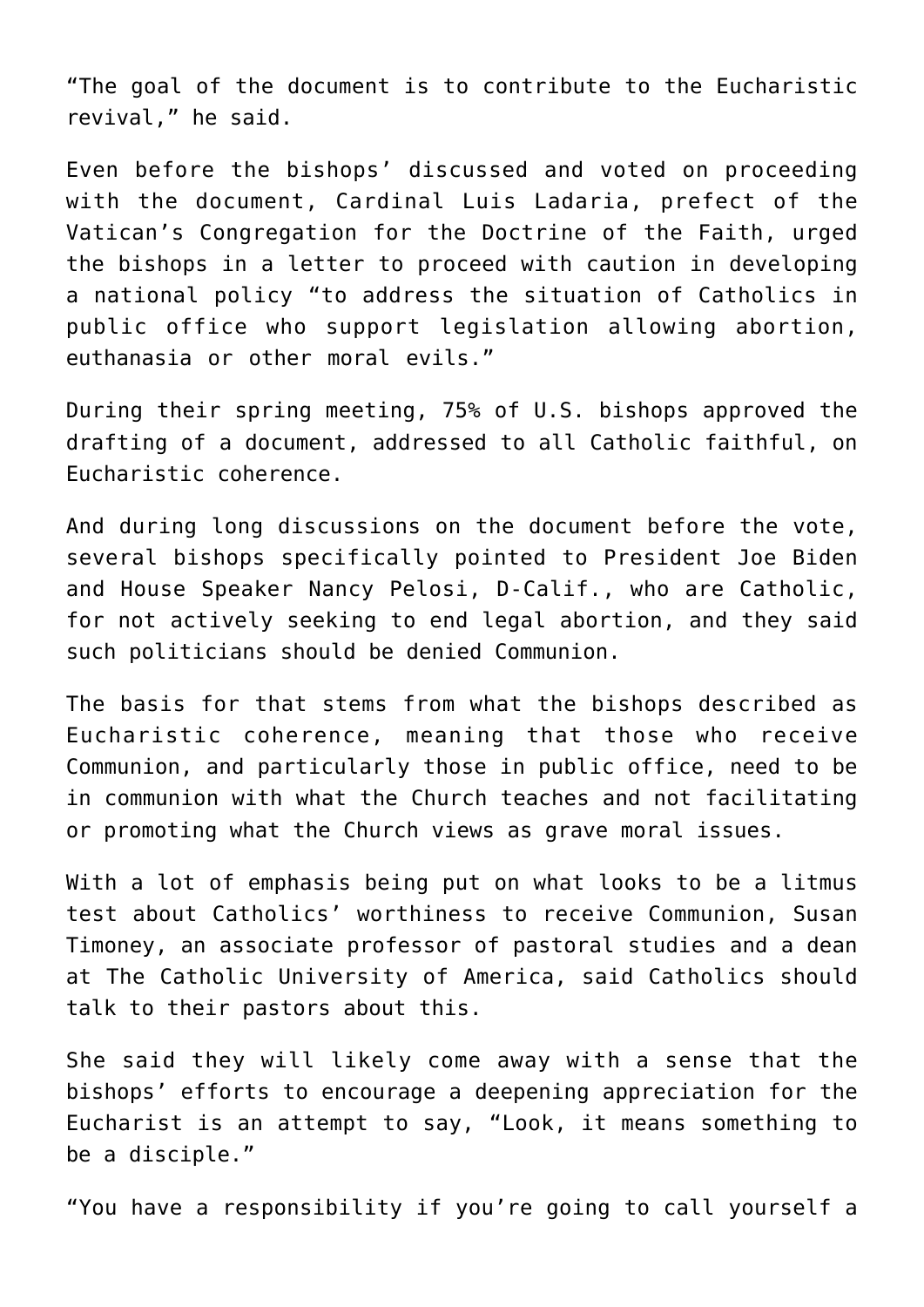Catholic, and if you're going to present yourself for Communion to be ready and to understand what that commitment entails," she said.

Timoney also said this is a conversation she thinks bishops and priests would love to have to be "a vehicle for God's mercy and God's love" and also to point out that the Church can and should address modern culture about the dignity of the human person and what it means to respect this "from conception through death."

Notre Dame's O'Malley, who also is academic director of its Center for Liturgy, said he doesn't think the document itself will have much to do with Biden and Communion.

"If you pay attention to what the bishops are saying to recent revisions and outlines," you don't see it "being sort of political," he told Catholic News Service in the summer.

As he sees it, the document will be a response to the COVID-19 pandemic — when Catholics were prevented from going to Mass in person — as well as a decrease in Catholics attending Mass overall.

"When we gather for Mass to celebrate the Eucharist, we're not just celebrating one religious ritual that can be replaced by another," he said.

"This is the source and summit of our faith. It's the source and summit of our commitment to the world and to each other. And so, departure from that is a major deal. And that's what the document I think is dealing with. It's an invitation. It's a re-invitation to cultivate a eucharistic imagination."

O'Malley also said the upcoming document and discussion around it should involve looking at the role Catholics have in the public square.

As far as denying Communion to Catholic political leaders who